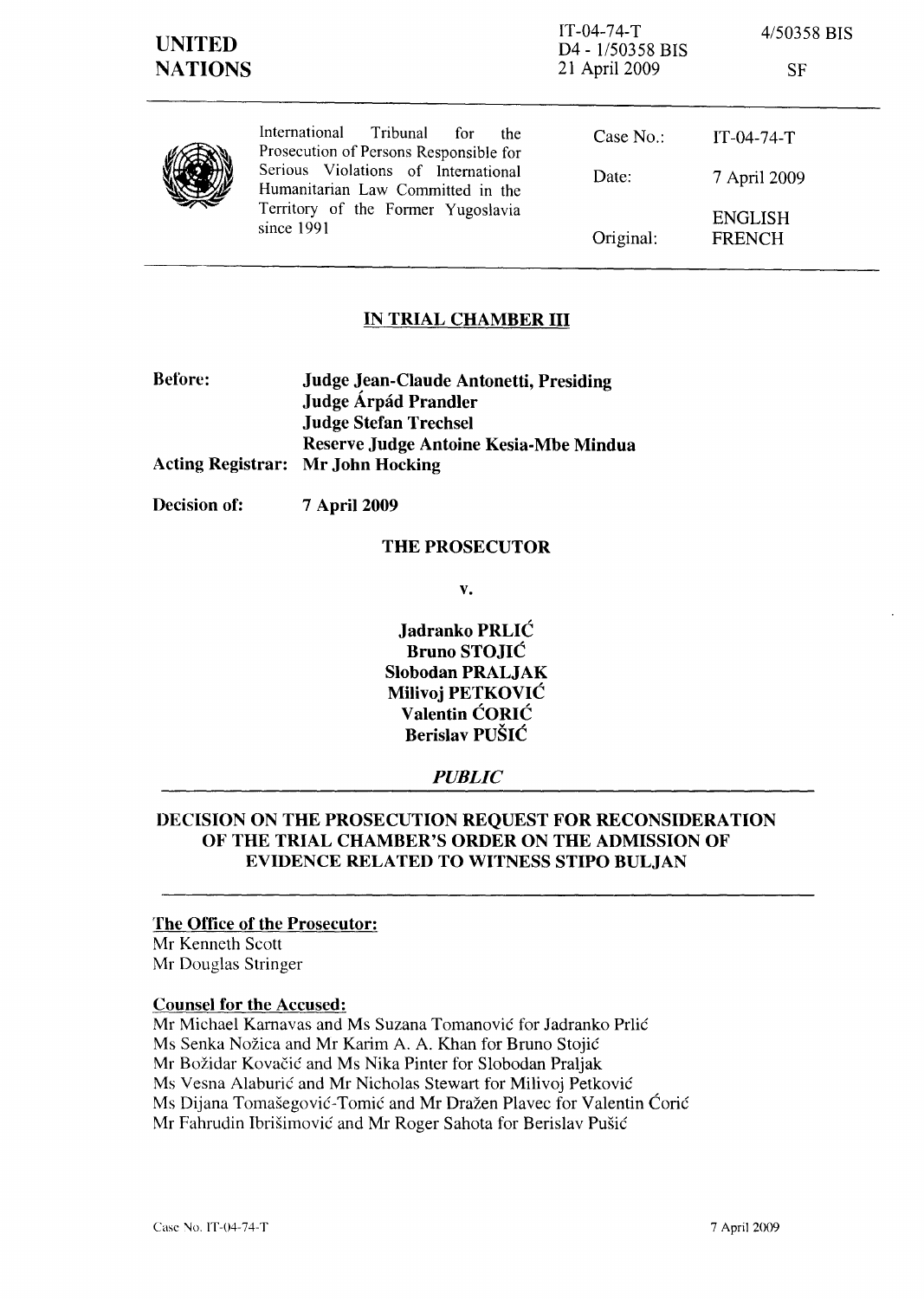**TRIAL CHAMBER III** ("Chamber") of the International Tribunal for the Prosecution of Persons Responsible for Serious Violations of International Humanitarian Law Committed in the Territory of the Former Yugoslavia since 1991 ("Tribunal"),

**SEIZED** of the request ("Prosecution Request for Reconsideration of the Trial Chamber's Order on the Admission of Evidence Related to Witness Stipo Buljan  $(Exhibit P10810)$ "), filed publicly on 12 March 2009 ("Request") by the Office of the Prosecutor ("Prosecution"), in which the Prosecution requests that the Chamber reconsider, in part, the Order on the Admission of Evidence related to Witness Stipo Buljan of 10 March 2009, concerning the admission of Exhibit P 10810,

**NOTING** the IC lists in which Counsel for the Accused Stojić ("Stojić Defence")<sup>1</sup> and the Prosecution<sup>2</sup> requested the admission of several pieces of evidence presented through Witness Stipe Buljan who appeared in court on 11 and 12 February 2009,

**NOTING** the "Prosecution Response to the Bruno Stojic Request for Admission of Exhibit Tendered through Witness Stipo Buljan" of 17 February 2009 ("Response of 17 February 2009"),

**NOTING** the "Order Admitting Evidence Related to Witness Stipo Buljan" of 10 March 2009 ("Order of 10 March 2009") in which the Chamber denied the admission of Exhibit P 10810 on the grounds that the pages sought to be admitted had not been specified,

**CONSIDERING** that the Defence teams did not file a response to the Request,

**CONSIDERING** that in support of the Request, the Prosecution maintains that in its initial request for admission it specifically requested the admission of Exhibit P 10810 in its entirety;<sup>3</sup> that the entire Exhibit is relevant, and not just excerpts of it, because it contradicts the argument put forward by the Defence;<sup>4</sup> that no objections were made to the admission of Exhibit P  $10810$ ,<sup>5</sup>

 $\,^{\text{i}}$  IC 00921.

 $^{2}$  IC 00924.

<sup>.</sup> Request, para. 3.

<sup>4</sup> Request, para. 7.

<sup>&</sup>lt;sup>5</sup> Request, para. 4.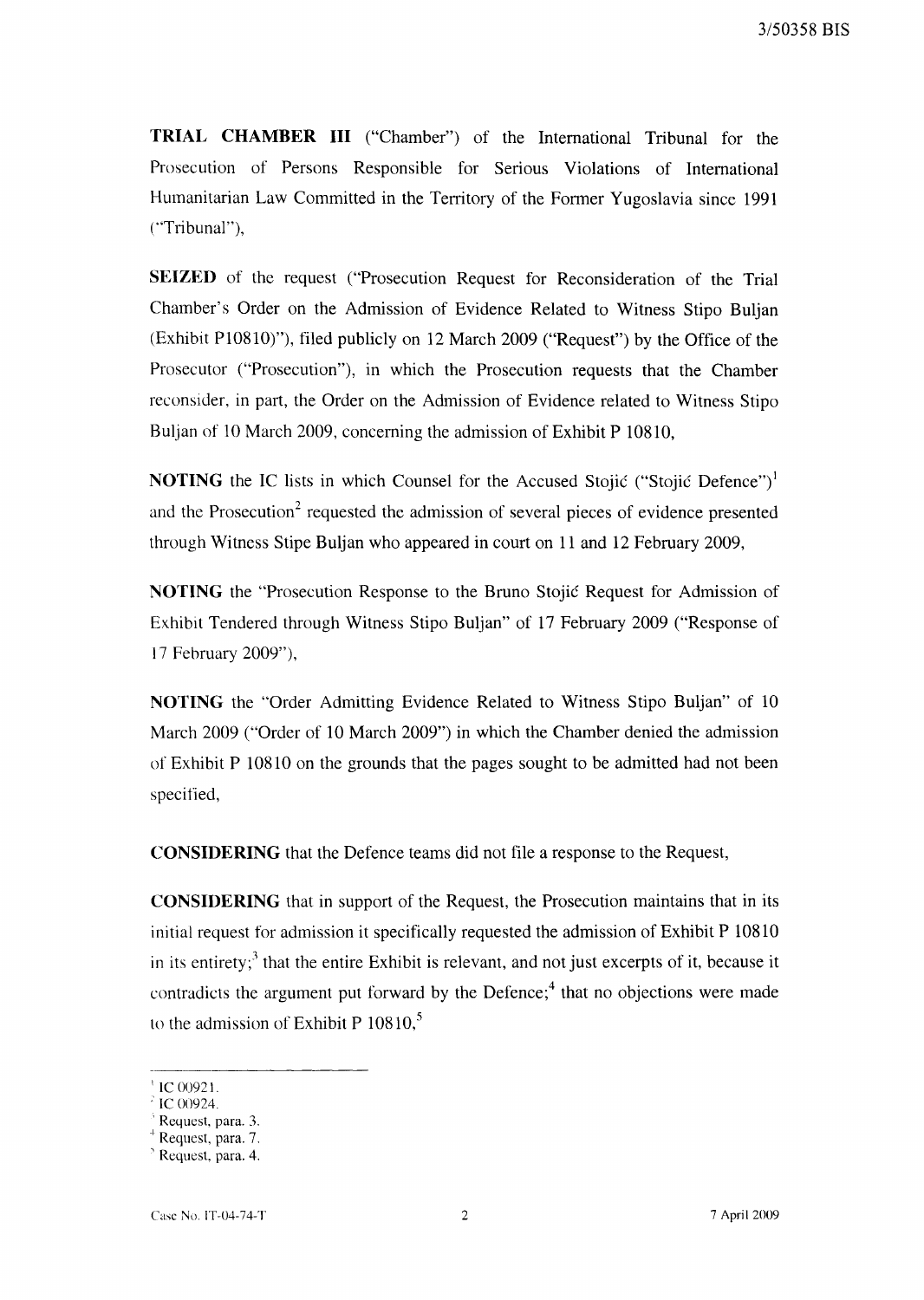**CONSIDERING** that a Trial Chamber has the intrinsic power to reconsider its own decisions and may grant a request for reconsideration if the requesting party satisfies the Chamber of the existence of a clear error of reasoning in the impugned decision or that particular circumstances, which may be new facts or arguments, ustify its reconsideration in order to avoid injustice.<sup>7</sup>

**CONSIDERING** that according to the Chamber's Guidelines for the Presentation of Defence Evidence,<sup>8</sup> the parties must specify the pages of the documents put to the witness in court whose admission is sought and may not seek the admission of very large documents in their entirety, except in special cases of laws and decrees,

**CONSIDERING** that the Chamber notes that Exhibit P 10810 presented by the Prosecution consists of 27 pages in its original version in BCS and 46 pages in the English version and that the document is therefore too large to be admitted in its entirety,

**CONSIDERING** furthermore that the Chamber observes that, in the Response of 17 February 2009, the Prosecution sought the admission of Exhibit P 10810 only if the Chamber admitted Exhibits 2D 00604 through 2D 00624 presented by the Stojic Defence, <sup>9</sup>

**CONSIDERING** that the Chamber recalls in this respect that it denied the request for admission of Exhibits 2D 00604 through 2D 00624 presented by the Stojic Defence in the Order of 10 March 2009,

**CONSIDERING** that the Chamber holds under the circumstances that there is no cause to reconsider the dismissal of Exhibit P 10810 and that it should therefore deny the Request,

<sup>&</sup>lt;sup>"</sup> The Prosecutor v. Stanislav Galic<sup>'</sup>, Case no. IT-98-29-A, Decision on Defence's Request for Reconsideration, 16 July 2004, pp. 3 and 4, citing *The Prosecutor v. Laurent Sernanza,* Case no. ICTR-97-20-T, Trial Chamber III, Decision on Defence Motion to Reconsider Decision Denying Leave to Call Rejoinder Witnesses, 9 May 2002, para. 8.

<sup>7</sup>*The Prosecutor v. Stanislav GaUc',* Case no. IT-98-29-A, Decision on Defence's Request for Reconsideration, 16 July 2004, pp. 3 and 4, citing, *inter alia, The Prosecutor v. Zdravko Mucić et al.*, case no. IT-96-21Ahis, Judgment on Sentence Appeal, 8 April 2003, para. 49; *The Prosecutor v. Popovic' et al.,* Case no. IT-05-88-T, Decision on Defence Motion for Certification to Appeal Decision Admitting Written Evidence pursuant to Rule 92 *his,* 19 October 2006, p. 4.

x Decision Adopting Guidelines for the Presentation of Defence Evidence, 24 April 2008, para. 30.

 $\degree$  Response of 17 February 2009, para. 8.